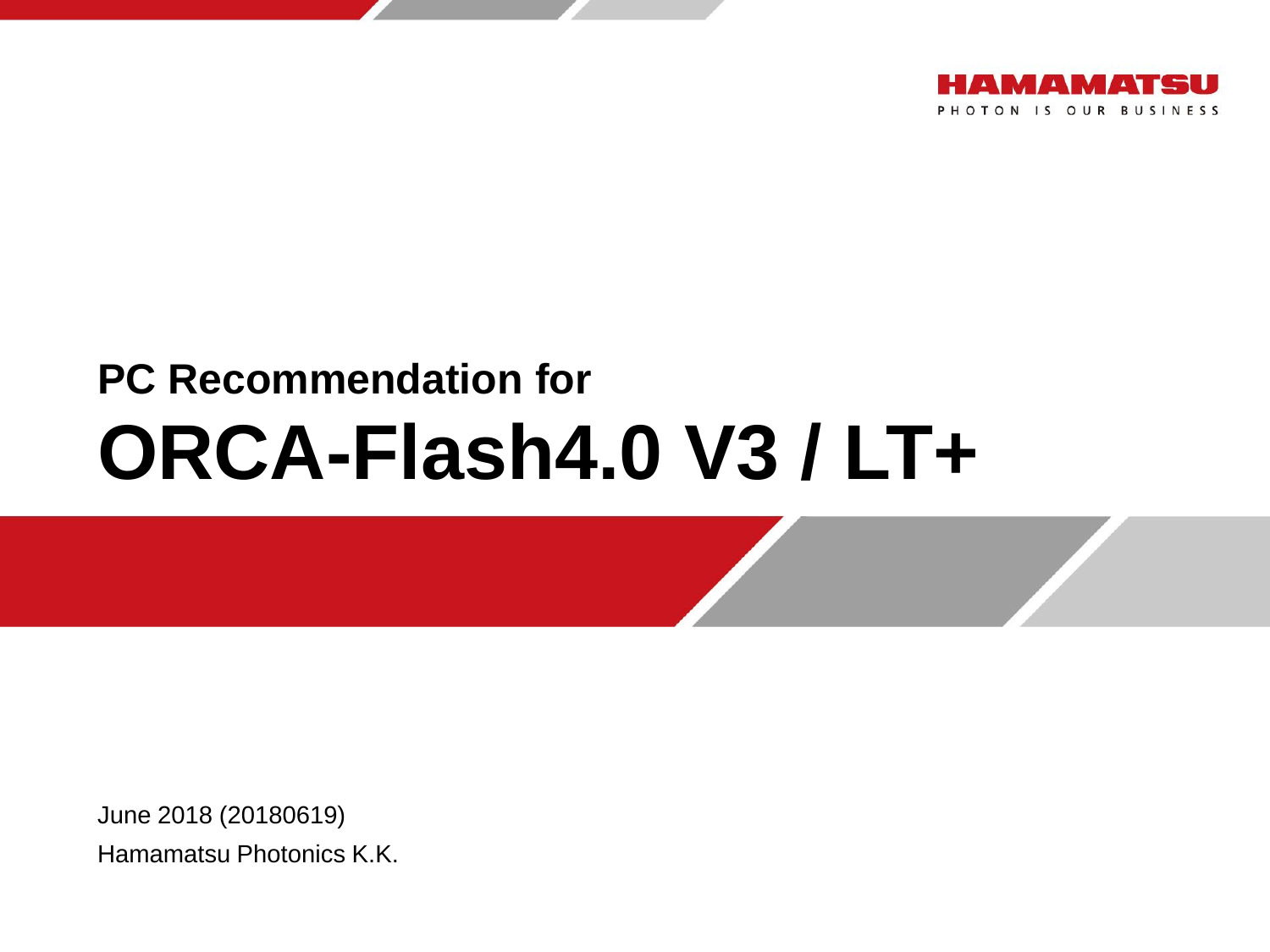### **Purpose**

This document provides the recommended PC configuration for Hamamatsu ORCA-Flash4 Series cameras and Hamamatsu **[HCImage](https://hcimage.com/)** software.

- 
- 

• [C13440-20CU](http://www.hamamatsu.com/us/en/C13440-20CU.html) : ORCA-Flash4.0 V3 • [C11440-42U30](https://www.hamamatsu.com/jp/en/C11440-42U30.html) : ORCA-Flash4.0 LT+

- Notice
	- Optimum performance can be achieved under the conditions describe in this document, but it is not guaranteed.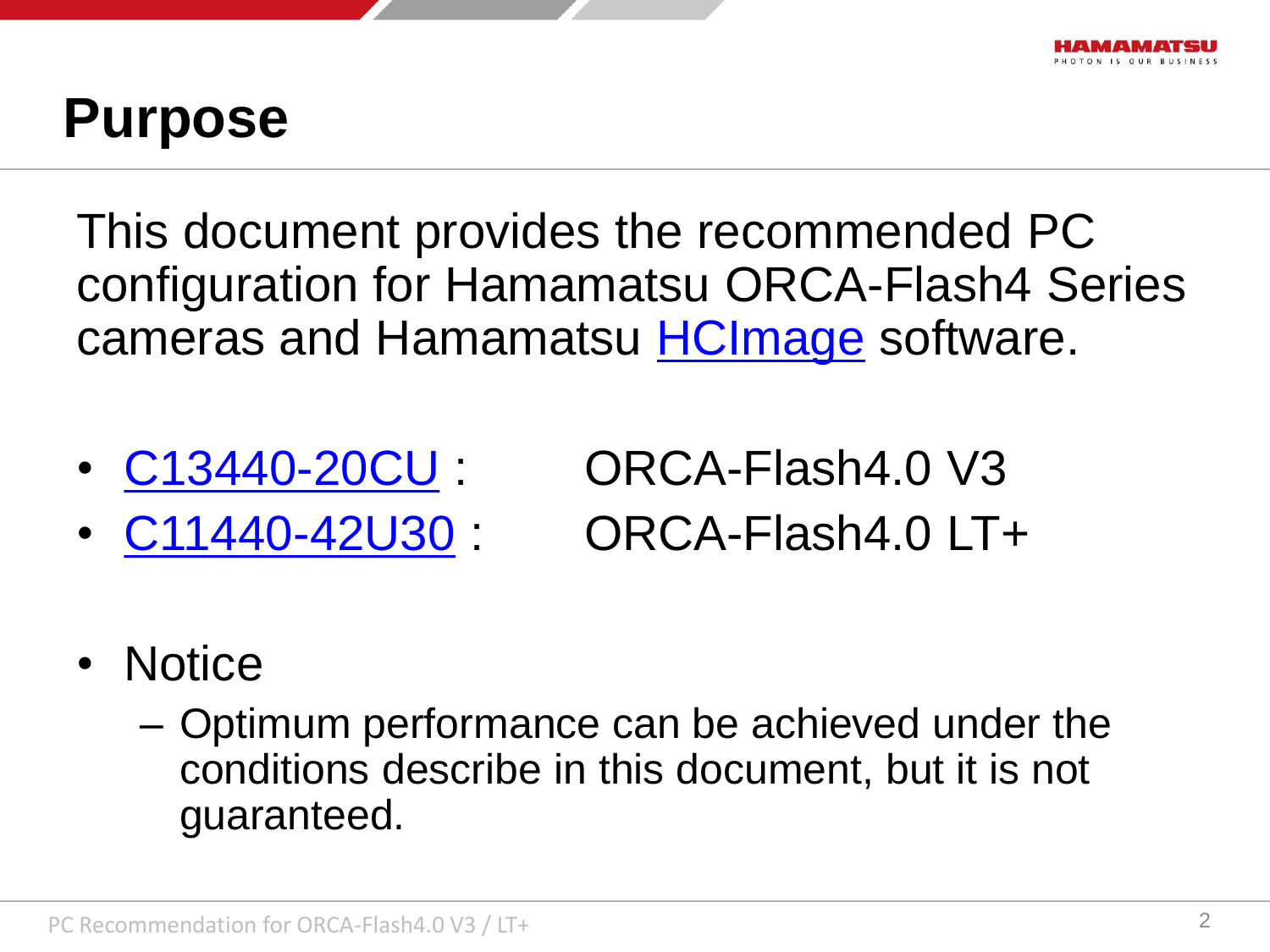

## **Single Camera with Camera Link**

| <b>Items</b>                   | <b>Recommended</b>                                                                                        |  |  |  |
|--------------------------------|-----------------------------------------------------------------------------------------------------------|--|--|--|
| <b>Camera</b>                  | C13440-20CU (V3)                                                                                          |  |  |  |
| <b>Model</b>                   | Dell Precision™ 5820 Tower Workstation                                                                    |  |  |  |
| <b>CPU</b>                     | Intel Xeon W-2123                                                                                         |  |  |  |
| <b>OS</b>                      | Windows 10 / 8.1 Professional 64-bit                                                                      |  |  |  |
| <b>RAM</b>                     | 32 GB or more                                                                                             |  |  |  |
| <b>Frame</b><br><b>Grabber</b> | <b>Active Silicon AS-FBD-1XCLD-2PE4L-F</b><br>installed in SLOT1 PCIe3x8, SLOT4 PCIe3x16 or SLOT5 PCIe3x4 |  |  |  |
| <b>Drivers</b>                 | DCAM-API v18.5 or later                                                                                   |  |  |  |

- To achieve full speed recording at max resolution and max 25,000+ fps speed at small regions.
- These BIOS settings may need to be adjusted:
	- Disable (uncheck) SpeedStep and C-State under the Performance section.
	- Enable (check) Turbo Boost and Hyper-Threading under the Performance section.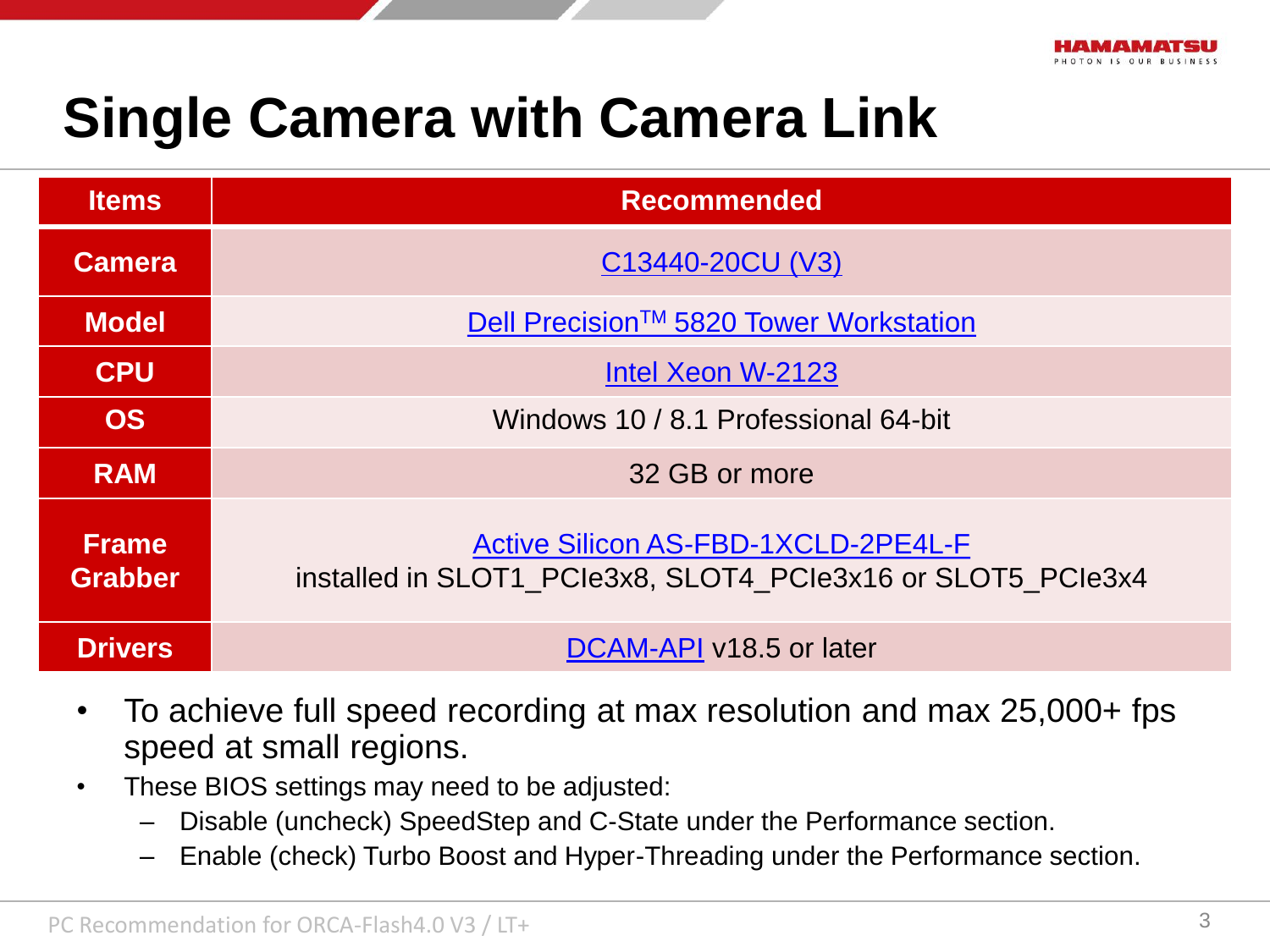## **Single Camera with USB 3.0**

| <b>Items</b>                  | <b>Recommended</b>                     |  |
|-------------------------------|----------------------------------------|--|
| <b>Camera</b>                 | C13440-20CU (V3) or C11440-42U30 (LT+) |  |
| <b>Model</b>                  | Dell Precision™ 5820 Tower Workstation |  |
| <b>CPU</b>                    | Intel Xeon W-2123                      |  |
| <b>OS</b>                     | Windows 10 / 8.1 Professional 64-bit   |  |
| <b>RAM</b>                    | 8 GB or more                           |  |
| <b>Interface</b><br>connector | Front-side USB 3.0 interface connector |  |
| <b>Drivers</b>                | DCAM-API v18.5 or later                |  |

- To achieve full speed recording at max resolution and max 25,000+ fps speed at small regions with frame bundle.
- These BIOS settings may need to be adjusted:
	- Disable (uncheck) SpeedStep and C-State under the Performance section.
	- Enable (check) Turbo Boost and Hyper-Threading under the Performance section.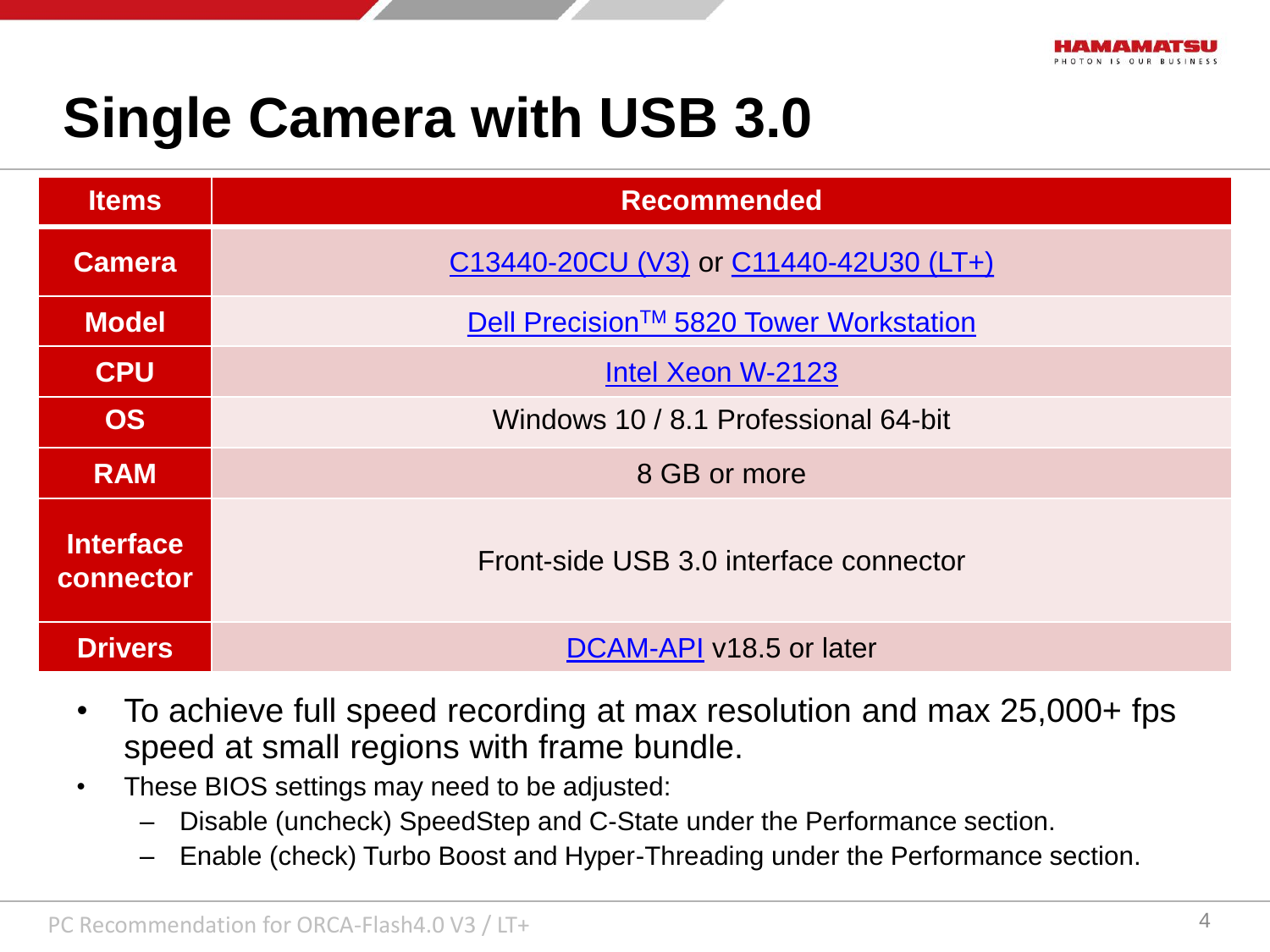#### **Recommended DIY PC configuration for Single Camera**

| <b>Camera</b><br><b>Interface</b> | <b>Camera Link</b>                   | <b>USB 3.0</b> | <b>Note</b>                                                                                                                                                                                                                                                                                                                                                                                                                              |  |
|-----------------------------------|--------------------------------------|----------------|------------------------------------------------------------------------------------------------------------------------------------------------------------------------------------------------------------------------------------------------------------------------------------------------------------------------------------------------------------------------------------------------------------------------------------------|--|
| <b>CPU</b>                        | Intel Xeon E5-1630 v4 or better      |                | We recommend that you use at least a single 3.2Ghz Quad<br>(or more) Core High End CPU with a CPU Mark equal or<br>higher than the E5-1630 v4 from this benchmark table:<br><b>High End CPU's - Intel vs AMD</b><br>Frequency is more important than the number of CPU cores.                                                                                                                                                            |  |
| <b>OS</b>                         | Windows 10 / 8.1 Professional 64-bit |                | 32-bit Edition is not recommended because of performance<br>and memory size limitations                                                                                                                                                                                                                                                                                                                                                  |  |
| <b>RAM</b>                        | 32 GB or more                        | 8 GB or more   | DDR4 2400MHz or higher-speed                                                                                                                                                                                                                                                                                                                                                                                                             |  |
| <b>Chipset</b>                    | Intel C610 series chipset or newer   |                | e.g. C612, C236, C422                                                                                                                                                                                                                                                                                                                                                                                                                    |  |
| <b>Free Slot</b>                  | PCle2(3)<br>x4 wired                 | PCle2(3)       | PCIe Gen2 is mandatory but Gen3 should cover Gen2.                                                                                                                                                                                                                                                                                                                                                                                       |  |
| <b>BIOS</b>                       | Latest                               |                | PCIe slot performance sometimes is improved in the latest<br>BIOS. We highly recommend to adjust the following BIOS<br>settings:<br>Disable Processor C-state_control to force C0 state for<br>all processors.<br><b>Enable Intel Turbo Boost.</b><br>2.<br>3.<br>Disable Intel SpeedStep if allowed with Turbo Boost<br>Enabled. Enable Turbo Boost may mutually exclude<br>disabling SpeedStep.<br>Enable Intel Hyper-Threading.<br>4. |  |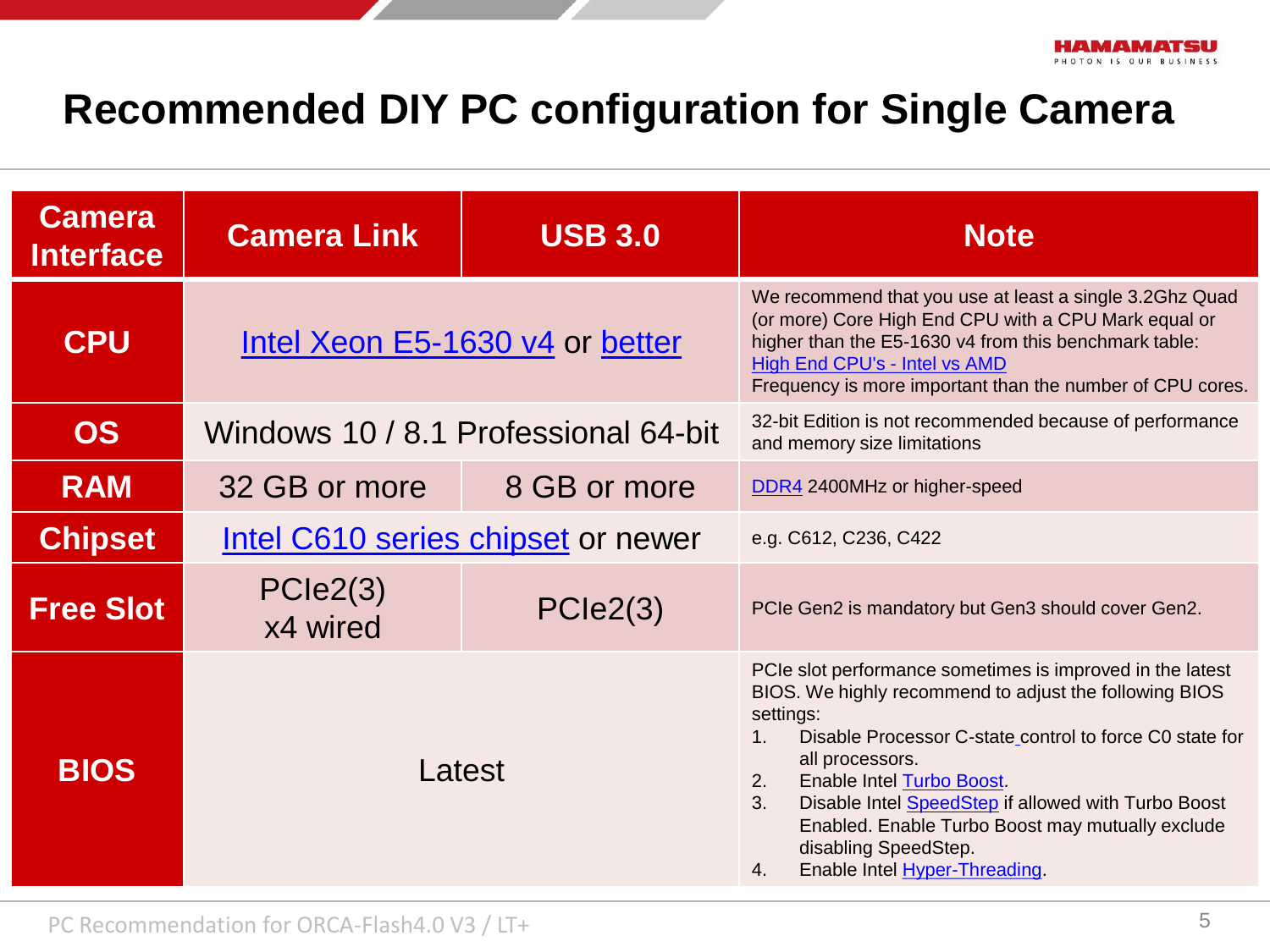### **Storage Size vs. Number of Recorded Images**

| <b>Free space</b> | Number of<br><b>Recorded</b><br>$Images^{(1)}$ | Time in seconds <sup>(2)</sup> (Approx.) |                          |                          |  |
|-------------------|------------------------------------------------|------------------------------------------|--------------------------|--------------------------|--|
|                   |                                                | 30 fps $(3)$                             | 40 fps $(3)$             | $100$ fps <sup>(3)</sup> |  |
| 8 GB              | 1,024                                          | 34                                       | 25                       | 10                       |  |
| <b>16 GB</b>      | 2,048                                          | $68$ ( $\sim$ 1 min)                     | 51                       | 20                       |  |
| 32 GB             | 4,096                                          | 136 ( $\sim$ 2 min)                      | $102$ ( $~1$ min )       | 40                       |  |
| <b>64 GB</b>      | 8,192                                          | $273$ ( $-4$ min)                        | $204 (-3 min)$           | $81 (-1 min)$            |  |
| <b>128 GB</b>     | 1,6384                                         | $546$ ( $\sim$ 9 min)                    | $409$ ( ~6 min )         | $163 (-2 min)$           |  |
| <b>256 GB</b>     | 3,2768                                         | $1,092$ ( $\sim$ 18 min)                 | $819$ ( $~13$ min)       | $327$ ( $\sim$ 5 min)    |  |
| 512 GB            | 65,536                                         | $2,184$ ( $\sim$ 36 min)                 | $1,638$ ( $\sim$ 27 min) | 655 ( $~10$ min)         |  |
| $1$ TB            | 131,072                                        | 4,369 ( $\sim$ 72 min)                   | $3,276$ ( $\sim$ 54 min) | $1,310$ ( $\sim$ 21 min) |  |

- 1. In case of 1x1 binning, full size.
- 2. Numbers are rounded down.
- 3. Depends on storage writing speed and application writing to storage performance. Writing frame rate is sometimes slower than camera capturing speed.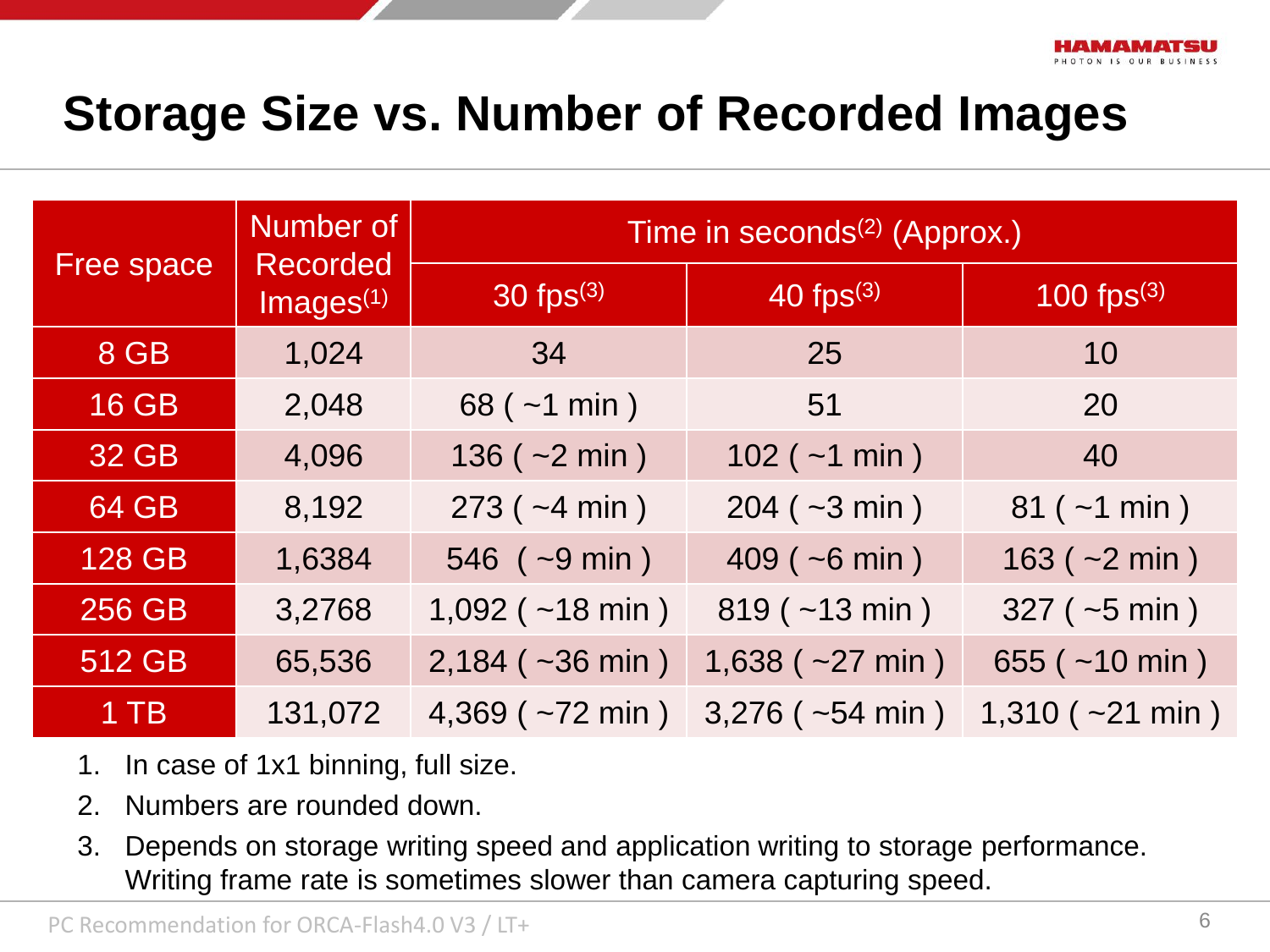

#### **[Dell Precision](http://www.dell.com/support/home/us/en/04/product-support/product/precision-5820-workstation/manuals)[TM](http://www.dell.com/support/home/us/en/04/product-support/product/precision-5820-workstation/manuals) [5820](http://www.dell.com/support/home/us/en/04/product-support/product/precision-5820-workstation/manuals) [Tower Workstation](http://www.dell.com/support/home/us/en/04/product-support/product/precision-5820-workstation/manuals) Slot Configuration**